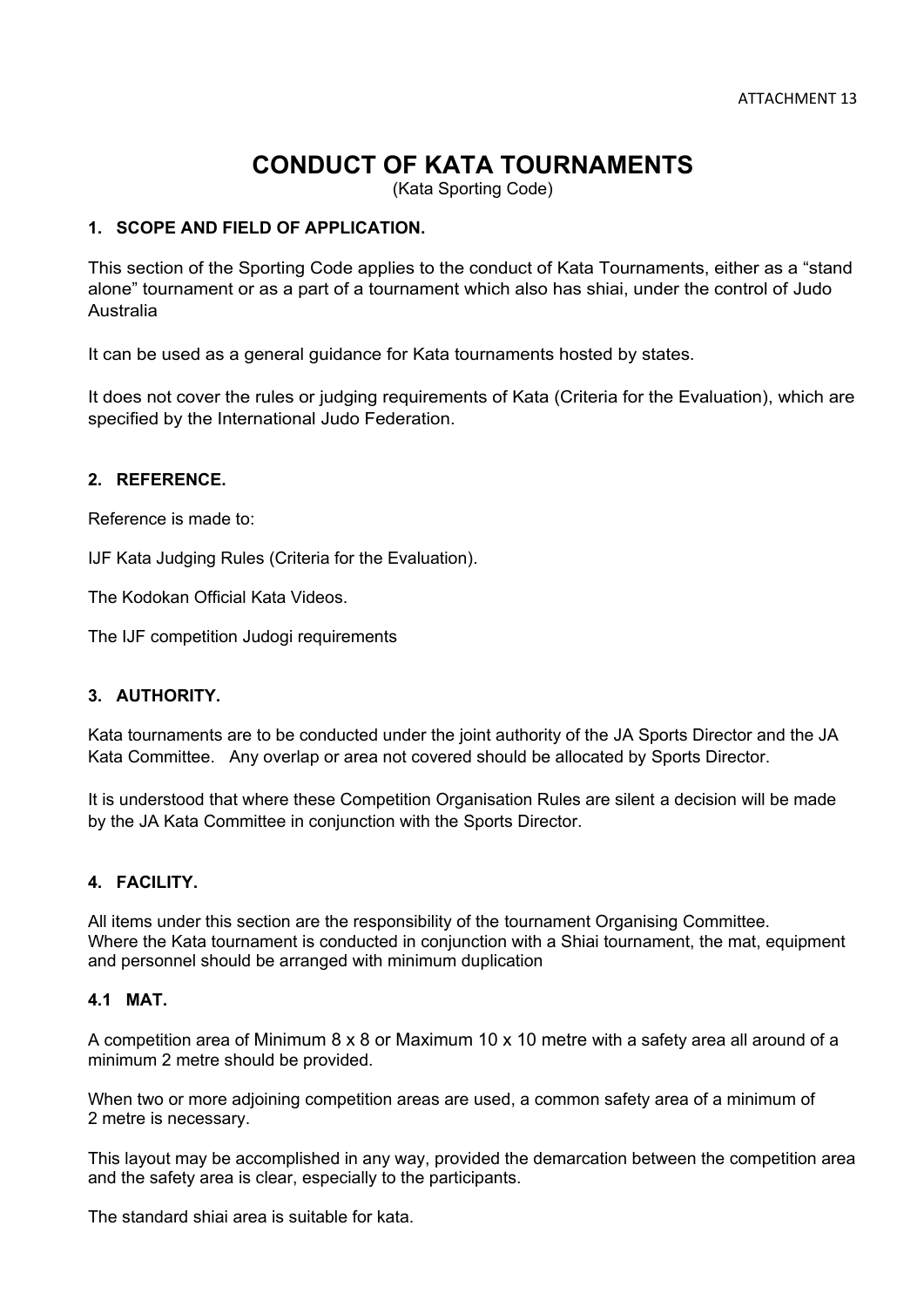A strip of visible colour adhesive tape, approximately 10 cm. wide and 50 cm. long, shall be fixed on the centre-line of the competition area 6 m. apart, to indicate the starting position of Tori and Uke.

The centre of the Competition area shall be indicated with a strip adhesive tape of the same size and colour.

These adhesive tapes must be removed at the conclusion of the kata competition.

The starting or mat entry point for the contestants should be indicated for them to stand while awaiting the signal to enter the mat.

#### **4.2 EQUIPMENT.**

**4.2.1** Tables and chairs for judges with pens.

A table, at least 7m long or 7 single person tables with 7 chairs (to allow a separation of 1m between judges) should be placed along the shomen edge of the mat. Facing the mat the  $4<sup>th</sup>$  chair (head judge) should be aligned with the centre of the mat. (Supervising Kata Committee member, 5 judges, reserve judge)

7 pens shall be provided.

**4.2.2** Chairs for waiting judges.

Sufficient chairs should be provided for judges awaiting their turn to judge as determined on the day of the tournament.

**4.2.3** Table and chairs for committee.

A suitable table with 4 chairs should be provided for the Kata Committee

**4.2.4** Computer, table and chair for result recorder with access to printer.

A table and chair with computer should be provided for the recorder (data entry) person. The computer should be integrated with the display system if possible.

**4.2.5** Projector and screen for draw and results where possible.

**4.2.6** Access to photocopier.

#### **4.3 PERSONNEL.**

JA Kata Committee.

**4.3.1** Judges.

A Kata tournament shall be judged only by judges approved by the JA Kata Committee who would preferably hold a minimum of a peak State Kata judge licence.

The provision of judges is the responsibility of the Kata Committee. In the event there are not enough judges available, the Kata Committee can decide to reduce the number of Judges to no less than three. Where a reduced number judges are used, all the judge's scores will be taken into account.

The judges shall be attired in black shoes, grey trousers, white shirt (short sleeves in hot weather), dark or official tie, dark blue jacket (which may be removed in hot weather) and appropriate official badge.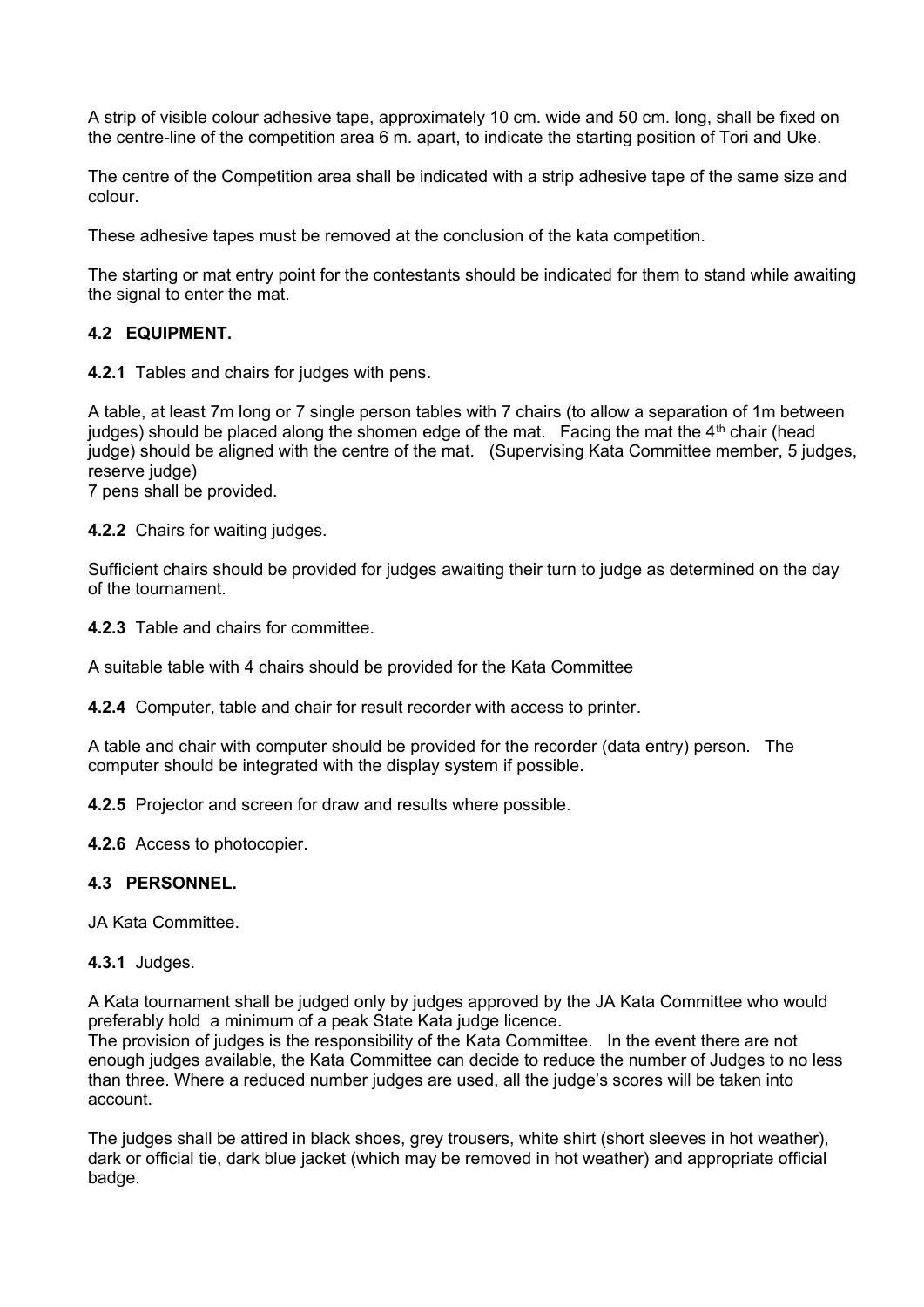There will be a briefing session for judges prior to the commencement of the competition which is mandatory for judges officiating at a National Championship for the first time.

The provision of the remaining personnel is the responsibility of the Organising Committee

**4.3.2** Announcer.

An announcer or MC should be available to announce the name of the Kata and the contestants as the competition proceeds

**4.3.3** Result recorder (data entry).

The recorder shall enter each judge's scores onto the result spreadsheet as each demonstration is completed. A skilled recorder should be able to cover 2 mats, but having one recorder per mat is preferable.

**4.3.4** Runner.

A runner should be placed at the disposal of the Kata Committee, to collect score sheets for delivery to the result recorder and to communicate with other tournament officials, so that they may concentrate on the tournament

#### **4.3.4** Security person.

The active judges and Kata committee member/s, while assessing a Kata, and the recorder (data entry) must be left strictly alone; even by other officials eg. refreshment providers.

A designated person should be assigned to ensure this.

**4.3.5** A medical or first aid provider.

#### **5. DIVISIONS.**

The Kata contested in scheduling order shall be:

Junior Nage-no-kata

Ju-no-Kata,

Kime-no-Kata,

Katame-no-Kata,

Nage-no-Kata,

Kodokan Goshinjutsu.

The suggested order is to reduce the stress on competitors entering more than one kata.

In general, no account shall be taken of the gender of the judoka comprising a pair.

Veterans (ie both pair members must be a minimum of 30 years of age) and further, when the average age of more than one pair is 50 years or over, if possible there shall be separate divisions for those pairs.

An individual entrant may enter the same Kata twice, once as Tori and once as Uke however each demonstration must be presented with a different partner.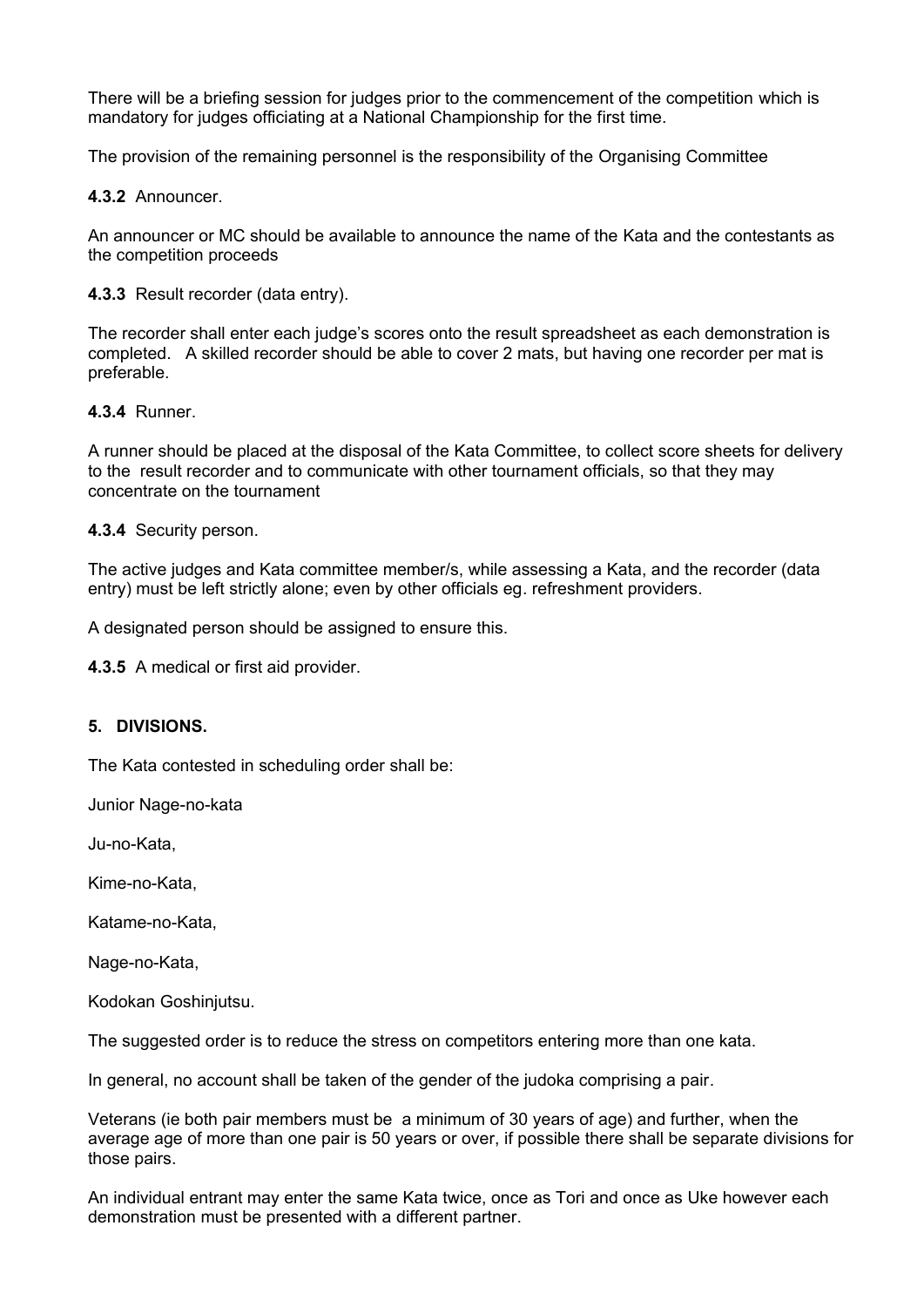An individual cannot make multiple entries in the same Kata as Tori with different partners or as Uke with different partners

A Kata pair may enter more than one Kata.

At the start and as a pair finishes their kata the next pair must ready to enter the mat in response to the head judge's signal.

No coaches are permitted on the Field of Play for the duration of the Kata competition unless requested by the Kata Committee.

#### **6. CONDITIONS OF ENTRY.**

In addition to the Conditions of Entry outlined in section 5, the following conditions apply to the Australian National Championships for Kata.

Junior Nage-no-kata is open to only Cadets and Boys/Girls competitors. The remaining Kata are open to Cadets and Men/Women competitors. However, Cadets cannot compete in both Junior Nage-no-kata and Nage-no-kata.

Boys/Girls are not allowed to compete in other than Junior Nage-no-kata.

Mixed gender pairs are allowed.

Mixed State/Territory pairs are allowed, but the State/Territory of entry will be recorded as mixed. The individual members of each pair must be entered on both State/Territory entry form.

#### **7. PREPARATION.**

#### **7.1 ENTRIES.**

All entries for a Kata Competition shall be on the attached entry form.

Entry forms shall be submitted to the Sports Director by the nominated closure date as specified in section 5. The chair of the Kata Committee will be informed as soon as possible of the details of entrants for each Kata.

#### **7.2 DRAW.**

The order in which Kata pairs shall demonstrate shall be determined by the Kata Committee, having regard to rest periods where individual entrants are contesting multiple Kata; to the availability of licensed judges and to increasing strenuousness of the Kata (see item 5).

Copies of the draw will be emailed to the Sports Director, the State/Territory and, if possible, to the contestants at least 8 days before the day of the contest.

#### **7.3 SCORE SHEETS.**

Score sheets (generally in accordance with the IJF Kata scoring rules) will be prepared by the Kata Committee for distribution to the judges at the tournament.

#### **8. JUDOGI CONTROL.**

8.1 The judogi will comply with the IJF judogi rules.

8.1 The competitions will be held in white judogi only (with appropriate state markings and backpatches as per section 6) and JA rank belt. All Dan grades will wear the black belt.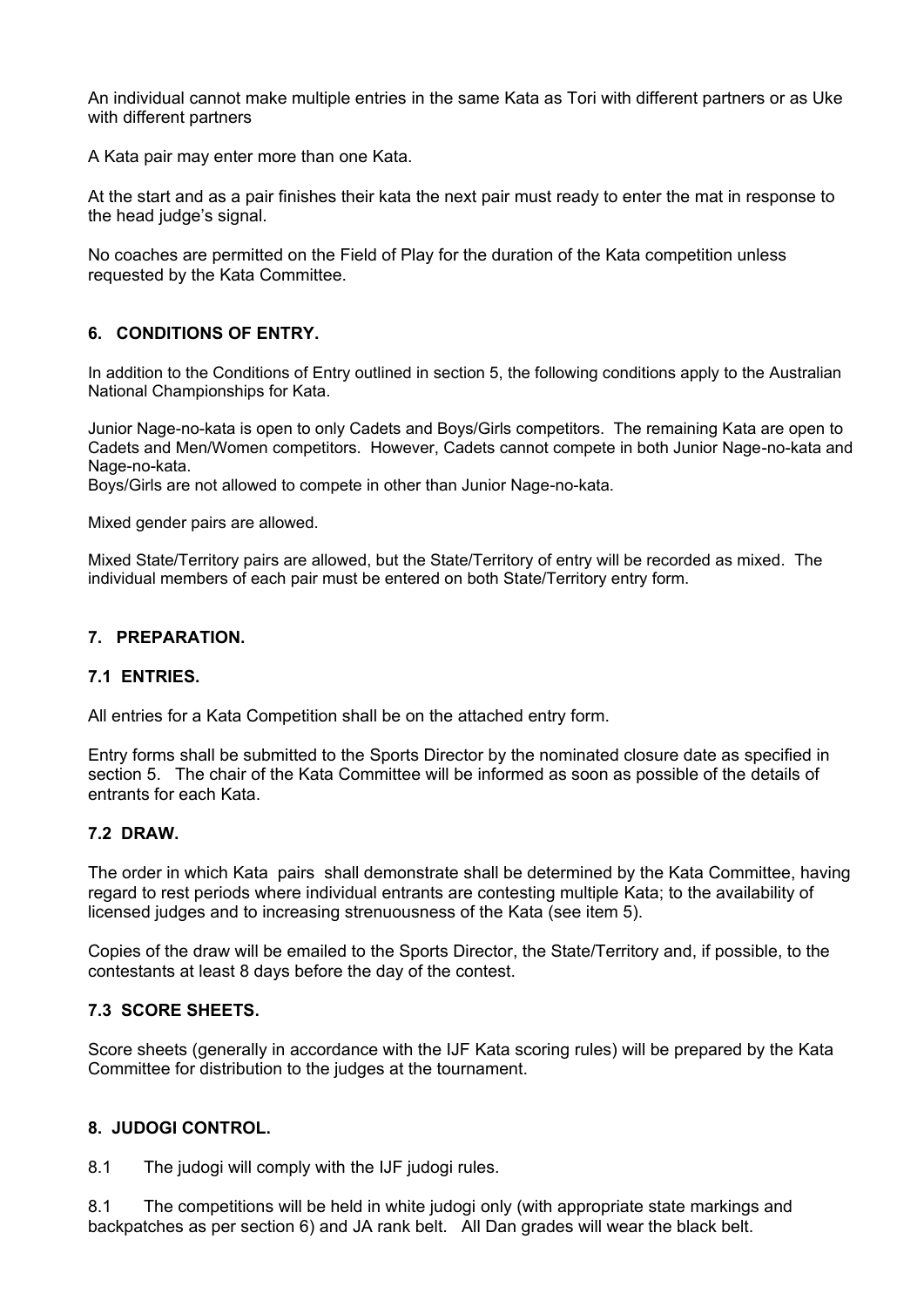#### **9. COMPETITION FORMULA.**

The pairs in each Kata may be divided into groups for elimination as follows:

20 or more pairs: to be decided by the National Kata Committee

10 to 19 pairs: 2 elimination groups. The top three pairs with the most points from each group (that is 6 pairs for each Kata) will compete in the finals. One mat will be used for each group

1 to 10 pairs: one group which will also be the finals

Where elimination groups are required a separate mat should be used for each group

#### **9.1 SCORING.**

Scoring will be in accordance with the IJF Kata Competition "Criteria for the Evaluation" which may be simplified by the National Kata Committee.

Where there are five judges the preferred method is:

For each technique the maximum points and the minimum points for each technique will be cancelled and the points of three Judges will be totalled to produce the final points. The total points of the whole Kata will be the sum of these points.

It is also permissible to total the technique points of each of the five judges and then to cancel the maximum and minimum totals and sum the totals of the remaining three judges

Where fewer than five judges are used the points of all judges will be totalled.

The score will be expressed as a percentage of the total possible points.

In case of equal score between pairs, the following criteria will be applied considering the scoring sheets of five Judges:

• Total value of big mistakes – wins who makes less mistakes;

• If still equal, total value of medium mistakes will be considered. – wins the pair who makes less mistakes;

• If still equal, total value of small mistakes will be considered – wins the pair who makes less mistakes;

If two pairs, both placing 3<sup>rd</sup> in the elimination (or 6<sup>th</sup> place in case of only 1 group) are still equal after all the above-mentioned criteria, both pairs will qualify for the final.

If two pairs placing 1<sup>st</sup>, 2<sup>nd</sup> or 3<sup>rd</sup> during the final are still equal after the above-mentioned criteria are applied, the Kata will be repeated so that the medal can be assigned.

#### **9.2 INJURY, ILLNESS and ACCIDENT.**

When Tori or Uke is unable to continue because of injury, illness or accident during the execution of the Kata, the couple will be considered out of competition.

In case of Minor injury like bloody wound, broken nail or a problem with contact lenses, according to the decision of the judges, the Kata execution will be stopped and the athlete will be assisted by a Doctor out of the competition area.

The competition will continue and the couple will repeat entirely the Kata soon after the last called couple. In case a new Minor injury happens at the same athletes during the second execution of Kata, the couple will be considered out of competition.

In the case that Minor injury happens after a forgotten technique, the couple will be considered out of competition.

#### **10. MEDALS.**

In each final the pair with the highest score will be awarded the gold medal, the pair with the next highest score will be awarded the silver medal and finally the pair with the next lowest score will be awarded the bronze medal.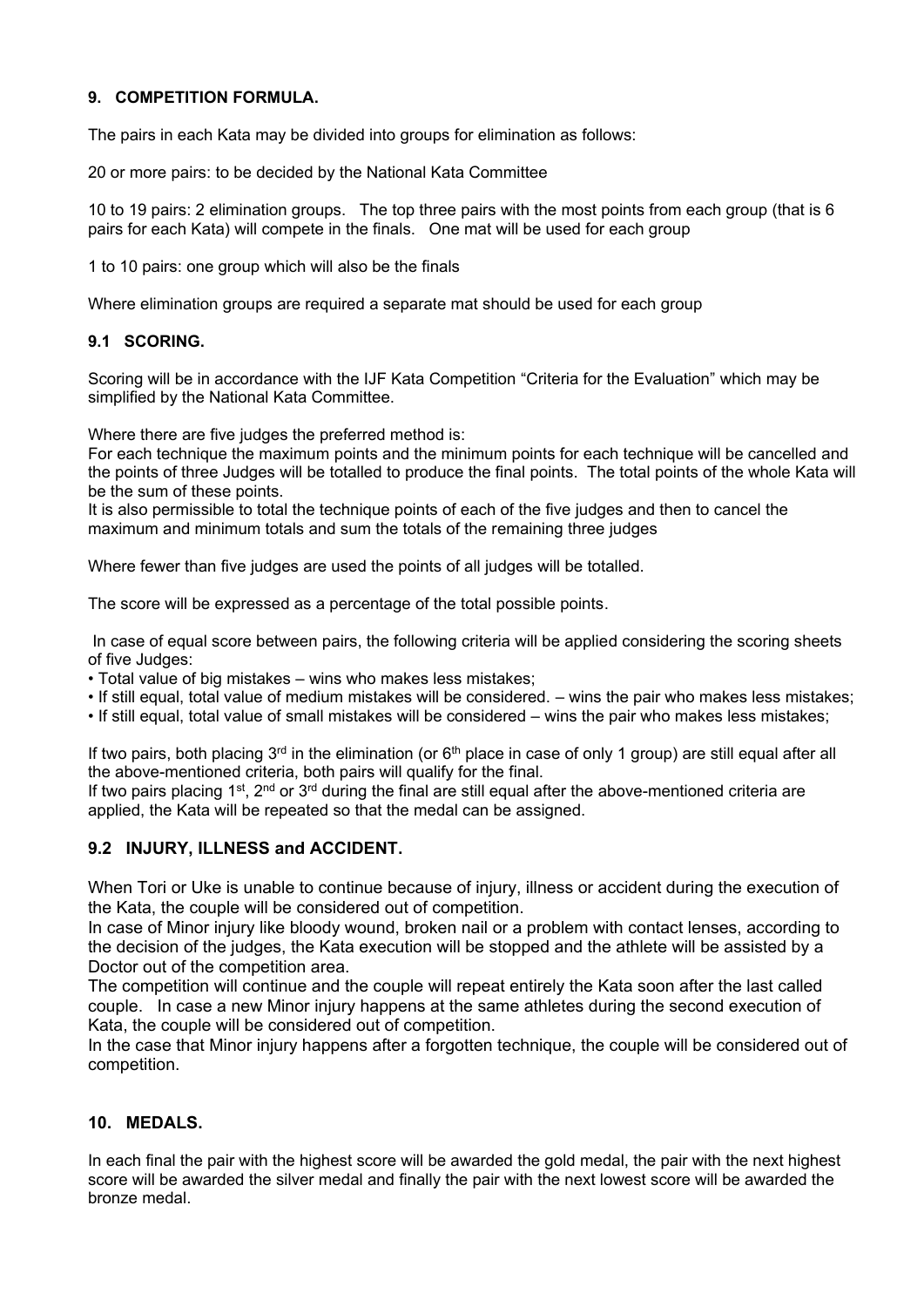However, if there are fewer than three pairs competing in the Kata, then medals shall be awarded based on the percentage score of the pair with the highest score:

- 81-100%: Gold
- 71-80%: Silver
- 61-70%: Bronze

In no case will a team with a score of less than 50% be awarded a medal.

Special awards can be assigned by the National Kata Committee.

#### **11. RESULTS.**

A copy of the final scores and medal results shall be provided to the Sports Director and to the JA CEO for publication and publicity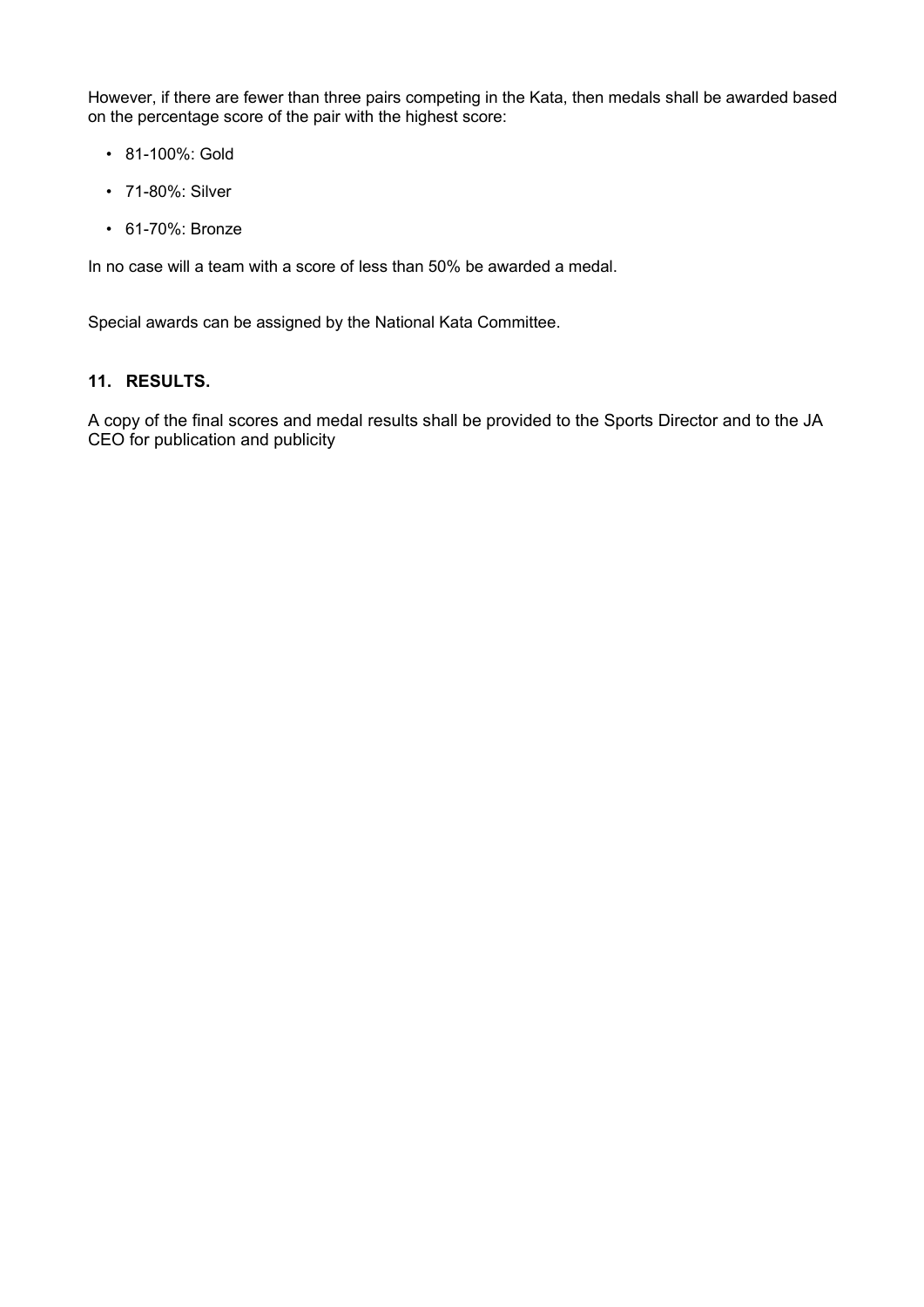# **AUSTRALIAN KATA CHAMPIONSHIPS ENTRY FORM**

## **STATE:**

| Contact:                                                                                                                   | email: | mobile: |  |  |
|----------------------------------------------------------------------------------------------------------------------------|--------|---------|--|--|
| Entry forms should be sent to the JA Sports Director from a State association. As for shiai entries, they must include all |        |         |  |  |
| entry fees and must be received one month prior to the first day of the competition Entries and/or payments received after |        |         |  |  |
| this date will be late entries and a late entry fee will be payable – refer to section 5 for late payment fees             |        |         |  |  |

## KATA:

|                          | Pair<br>Part | Name | Grade | Date of<br><b>Birth</b> | Reg No | Email |
|--------------------------|--------------|------|-------|-------------------------|--------|-------|
| $\overline{\phantom{a}}$ | ÷<br>L       |      |       |                         |        |       |
|                          | U            |      |       |                         |        |       |
| $\overline{\mathbf{2}}$  | J.           |      |       |                         |        |       |
|                          | U            |      |       |                         |        |       |
| $\overline{3}$           | L            |      |       |                         |        |       |
|                          | $\cup$       |      |       |                         |        |       |
| <b>4</b>                 | Т            |      |       |                         |        |       |
|                          | U            |      |       |                         |        |       |
| $\overline{5}$           | ш            |      |       |                         |        |       |
|                          |              |      |       |                         |        |       |
| $\overline{6}$           | ᅮ<br>ш       |      |       |                         |        |       |
|                          | U            |      |       |                         |        |       |
| $\overline{7}$           | I.           |      |       |                         |        |       |
|                          | U            |      |       |                         |        |       |

### KATA:

|                          | Pair<br>Part | Name | Grade | Date of<br>Birth | Reg No | Email |
|--------------------------|--------------|------|-------|------------------|--------|-------|
| $\vert$ 1                | ┱<br>J.      |      |       |                  |        |       |
|                          |              |      |       |                  |        |       |
| $\overline{\phantom{a}}$ | J.           |      |       |                  |        |       |
|                          | $\cup$       |      |       |                  |        |       |
| $\overline{3}$           | J.           |      |       |                  |        |       |
|                          | U            |      |       |                  |        |       |
| 4                        | ш            |      |       |                  |        |       |
|                          |              |      |       |                  |        |       |
| $\overline{5}$           | L            |      |       |                  |        |       |
|                          |              |      |       |                  |        |       |
| $\overline{6}$           | L            |      |       |                  |        |       |
|                          |              |      |       |                  |        |       |
| —<br>7                   | ÷<br>L       |      |       |                  |        |       |
|                          | J            |      |       |                  |        |       |